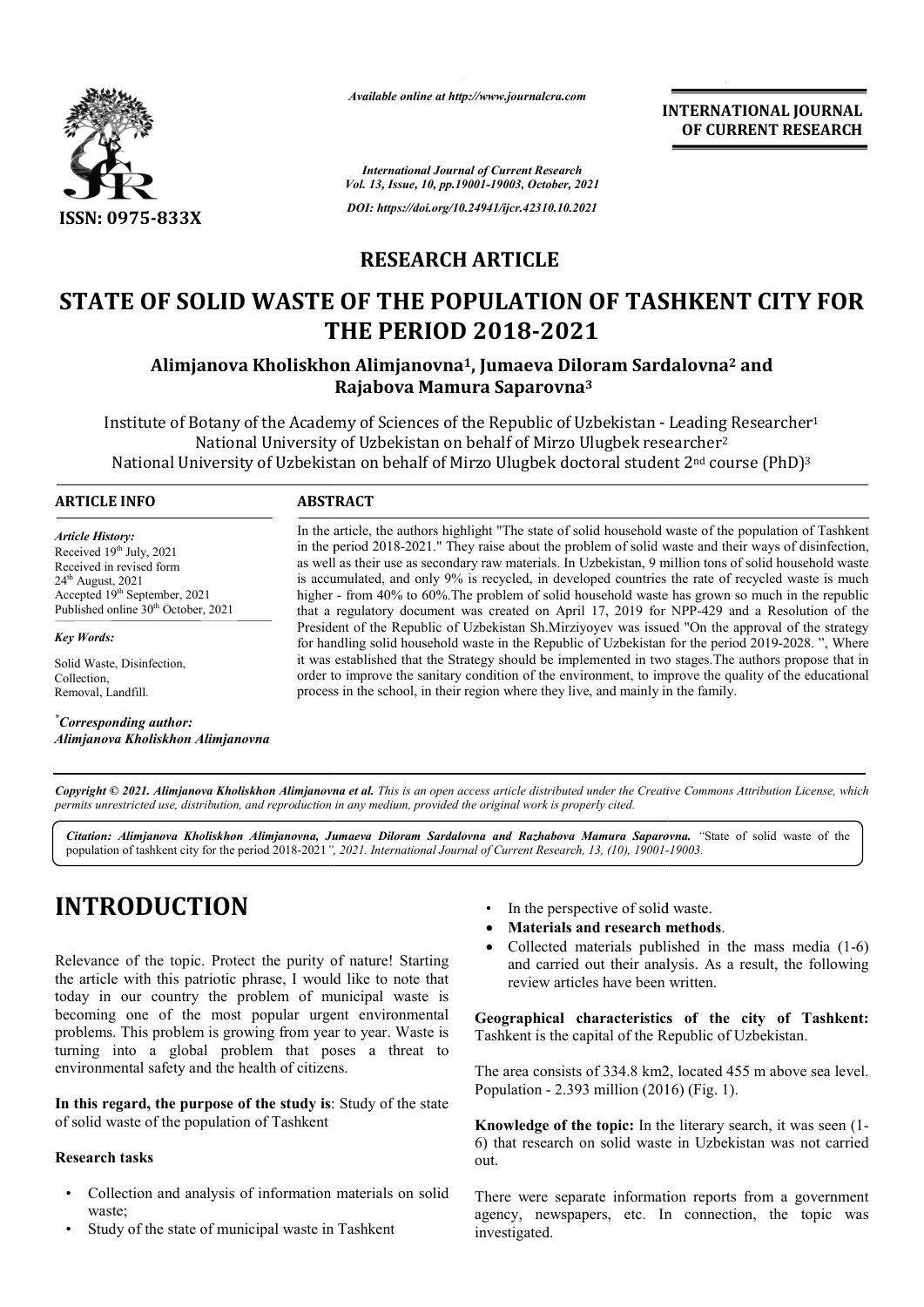

**Fig. 1. Tashkent map**

## **RESULTS AND DISCUSSION**

The problem of solid waste has now become a global problem. They adversely affect the environment, including land resources, surface and groundwater, forests and other vegetation, as well as the habitat of animals, the air and other components, and environmental objects. According to the website gazeta.uz dated April 9, 2019, 9 million tons of solid household waste is generated annually in Uzbekistan, and only 9% is recycled (www.gazeta.uz/ru/2019/04/09/waste) (2), in while in developed countries the rate of recycled waste is much higher - from 40% to 60%. Considering the fact that the bulk of the population is drawn to the capital, namely to the city of Tashkent, the fact that many high-rise buildings are being built in Tashkent, then with an increase in the number of residents in the city, solid household waste also increases, which means that the surrounding area suffers. Wednesday. Therefore, only in the city of Tashkent, along with the services of private enterprises, mainly its services are provided by the State Unitary Enterprise - the state unitary enterprise "Makhsustrans" for the collection and removal of solid household waste from the population and maintaining the ecological cleanliness of the environment (5,6). rise buildings are being built<br>in the number of residents in<br>llso increases, which means<br>Wednesday. Therefore, only<br>with the services of private<br>are provided by the State<br>state unitary enterprise

For other areas, services are provided by the state unitary enterprise "TozaHudud". However, it should be noted that according to the data for 2018, SUE "Makhsustans" (www.maxsustrans), rural areas are left without services for the collection and removal of waste, which, in turn, may adversely affect the environment in these regions in the future. The problem of solid household waste has grown so much in the republic that it became necessary to create a regulatory framework that would reflect the procedure for collecting and sorting solid household waste and their further processing into a certain type of product. So, among a number of normative documents, on April 17, 2019, the Resolution of the President of the Republic of Uzbekistan Sh.Mirziyoyev "On approval of the strategy for the management of solid household waste in wever, it should be noted than<br>the 2018, SUE "Makhsustans<br>cas are left without services for<br>of waste, which, in turn, may<br>ent in these regions in the future.

issued for NPP-4291, where it was established that should be implemented in two stages (1): issued for NPP-4291, where it was established that should be implemented in two stages (1):<br>The first stage covers the years 2019-2021, where the main the Republic of Uzbekistan for the period 2019-2028" was

focus is on improving the legislative framework and mechanisms of economic regulation in the field of solid waste management; development of the material and technical base and infrastructure of sanitary cleaning in order to ensure the effective organization of the provision of services for the collection and removal of solid household waste; strengthening payment discipline; creation of methodological and informational support for the development of an environmental education system in the field of solid waste management. focus is on improving the legislative framework and<br>mechanisms of economic regulation in the field of solid waste<br>management; development of the material and technical base<br>and infrastructure of sanitary cleaning in order

The second stage covers 2022-2028, where investments are being developed aimed at developing infrastructure for the separate collection of solid household waste, optimizing landfills, building transfer stations and waste processing facilities, improving the activities of clusters for integrated waste management, developing their potential for processing solid household waste. waste. To date, the coverage of the population with sanitation services in the regions has reached 85.1%, and measures have been developed to increase it to 100% by the end of 2021. The recycling rate increased from 17% to 21%. eveloped aimed at developing infrastructure for the collection of solid household waste, optimizing building transfer stations and waste processing, improving the activities of clusters for integrated anagement, developing

As the Republic of the Franchistan for the Period 2019 in the Republic of Uzbekistan for the period 2019.<br>
The End Mage overall the republic of the period 2019 in the Republic of the Period 2019 in the Republic of the Per So, where is the garbage sent from the garbage cans of residential buildings? (5). Where is it localized and what is their future fate? As the correspondents of "Gazeta.uz" found out together with the State Committee on Ecology and Environmental Protection in 2019, a waste transfer station of the Yakkasaray region has been operating on an area of 3 hectares near the South Railway Station of Tashkent for 15 years. There are only three such stations in the city (on Yakkasarai, Yashnabad and others).Every day, each of them receives about 650 tons of garbage produced by the residents of the city. Garbage trucks make several trips a day from the garbage bins of residential areas to the transshipment point. Then specially compressed garbage is placed in cylindrical containers, which are sent to the final stop - to the Akhangaran landfill (2). The Akhangaran landfill is located about 45 km south of the center of Tashkent city in the Akhangaran district of the Tashkent region. The facility has been in use since 1966 and has been receiving waste to the present day. To date, about 20 million cubic meters of waste are buried here. Previously, there was a large ravine with a depth of 18 meters, now it is 98-99% filled, and therefore this landfill will be mothballed and covered with soil in the future.A new landfill is planned for opening nearby, being built with the help of the Republic of Korea. It will have an area of 30 hectares. The new landfill will be built using modern technologies, which will exclude the ingress of contaminants into the air and soil waters (www.maxsustrans). But these are only outlined plans for the future, and now the old landfill, the Akhangaran landfill, is operating. Garbage at the Yakkasaray station is sorted mainly by hand. There is the only sorting line in the city that passes through 100 tons of garbage per day, where men and women in overalls, standing opposite each other, quickly sort through garbage before and after a huge drum that separates inorganic waste from organic waste.The installation of this line is a pilot project by Eco World, initiated by the government to provide employment for homeless people. With this sorting, the economic benefit in the production of products from secondary raw materials decreases significantly. with sanitation services in the regions has reached<br>I measures have been developed to increase it to<br>ne end of 2021. The recycling rate increased from<br>6.<br>is the garbage sent from the garbage cans of<br>buildings? (5). Where i tares near the South Railway Station of Tashkent for 15 rs. There are only three such stations in the city (on ckasarai, Yashnabad and others). Every day, each of them eives about 650 tons of garbage produced by the reside of the Tashkent region. The facility has been in use since 1966 and has been receiving waste to the present day. To date, about 20 million cubic meters of waste are buried here. Previously, there was a large ravine with a the old landfill, the Akhangaran landfill, is<br>ge at the Yakkasaray station is sorted mainly<br>is the only sorting line in the city that passes<br>of garbage per day, where men and women in ng opposite each other, quickly sort through<br>and after a huge drum that separates inorganic<br>mic waste.The installation of this line is a pilot<br>World, initiated by the government to provide the of solid work of the population of tashkem city the period 2018-2021<br>
the Republic of Ukristian for the period 2018-2021<br>
the Republic of Ukristian for the period 2018-2021<br>
The first stage covers the years 2019-2021,